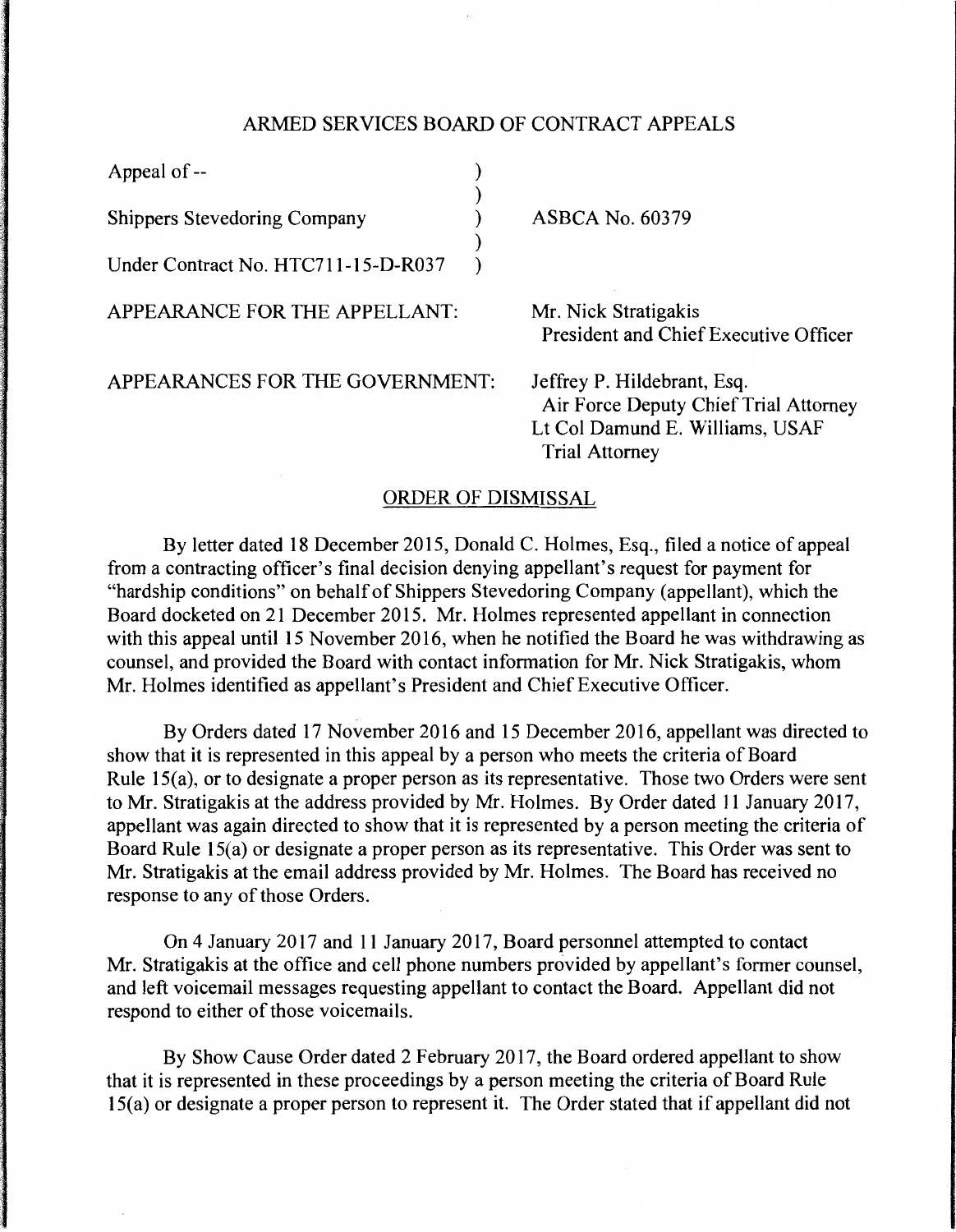comply, the Board intended to dismiss this appeal without further notice to the parties. The Order was sent to appellant via certified mail and email to the addresses provided by Mr. Holmes. The return receipt card for the certified letter was returned to the Board bearing the illegible signature of a person identified not as the addressee but as an agent. The Board received no response to the Order.

It is not clear whether Mr. Stratigakis is currently employed by appellant and appellant has not designated another individual as its representative. Since the Board cannot proceed without a representative meeting the requirements of Board Rule 15(a), this appeal is dismissed.

Dated: 7 March 2017

MARK N. STEMPLER Administrative Judge Acting Chairman Armed Services Board of Contract Appeals

I concur

RICHARD SHACKLEFORD Administrative Judge Vice Chairman Armed Services Board of Contract Appeals

I concur

Madae 1.0'Connell

Administrative Judge Armed Services Board of Contract Appeals